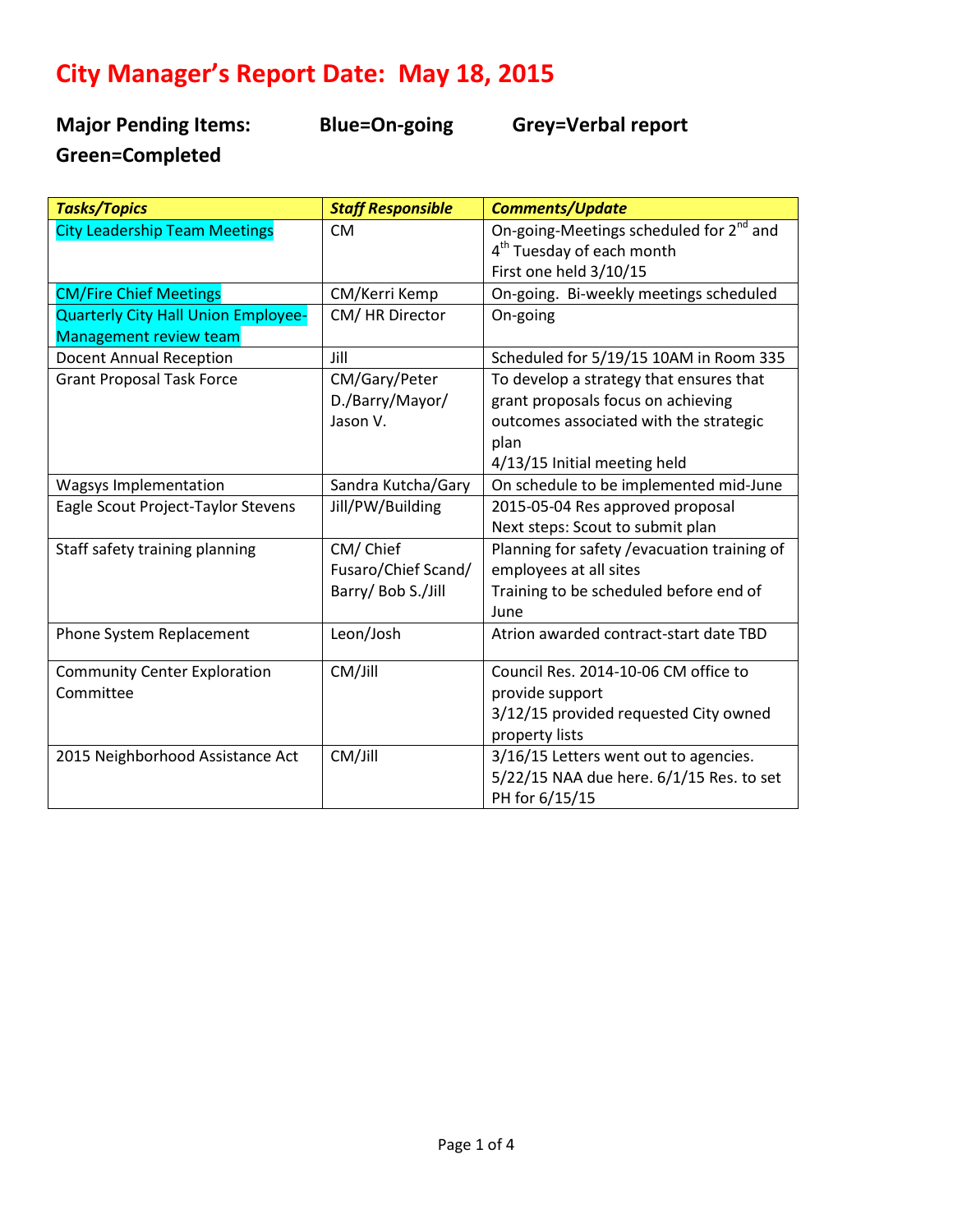### **Department Initiatives/Grants:**

| <b>Department/Grant Entity-Purpose-</b>          | <b>Tasks/Topics</b>       | <b>Comments/Update</b>                                           |
|--------------------------------------------------|---------------------------|------------------------------------------------------------------|
| <b>Amount</b>                                    |                           |                                                                  |
| <b>Community Development</b>                     | 5 Year Priority Plan      | The City of Norwich Office of<br><b>Community Development is</b> |
|                                                  |                           | required to complete a five year                                 |
|                                                  |                           | plan to outline the most pressing                                |
|                                                  |                           | <b>Community Development</b>                                     |
|                                                  |                           | priorities facing Norwich and its                                |
|                                                  |                           | residents for the upcoming                                       |
|                                                  |                           | period 2015 - 2019.                                              |
|                                                  |                           | Draft plan will be available for                                 |
|                                                  |                           | viewing 5/25/2015.                                               |
| Recreation                                       | On-line program           | Software testing in progress                                     |
|                                                  | registration software     |                                                                  |
| State Library-City Clerk's Office-\$4000         | Convert paper land        | 2/27/15 agreement signed                                         |
|                                                  | records to electronic     | Work to begin after 7/1/15                                       |
| DSS-Senior Center-\$690,000                      | Renovations-roofing,      | 9/2014-awarded. Project is 60%                                   |
| Project manager-Patrick McLaughlin               | HVAC, flooring, painting, | complete-est. Fall 2015                                          |
|                                                  | parking lot               | completion                                                       |
| DECD-Uncas Leap-\$270,000                        | Environmental             | 1/23/15 Grant awarded                                            |
| Project Manager-Jeanne Kurasz                    | assessment & testing      | Work underway                                                    |
| DECD-Shipping St/Terminal Way-                   | Environmental             | 4/17/14 Grant Awarded                                            |
| \$200,000                                        | assessments               | Assessments are underway and                                     |
| Project Manager-Peter Davis/Gary Evans           |                           | ahead of schedule                                                |
| <b>DECD Historic Restoration Fund-City Hall-</b> | Flooring                  | 3/3/15 Agreement signed                                          |
| \$90,000                                         | repair/replacement        | Work scheduled to begin mid-                                     |
| Project Manager-Pat McLaughlin                   |                           | summer 2015, completion Fall                                     |
|                                                  |                           | 2015                                                             |
| EPA-Shipping St/Chestnut St/Ponemah              | Petroleum & hazardous     | 12/2014 Application submitted                                    |
| Mills-\$400,000                                  | substance assessment      |                                                                  |
| DECD-26 Shipping St-\$200,000                    | Assessment/remediation    | 4/14/15 Application submitted                                    |
| DECD-Howard Brown Park-\$1,200,000               | Replace fishing docks     | 3/2015 Application submitted                                     |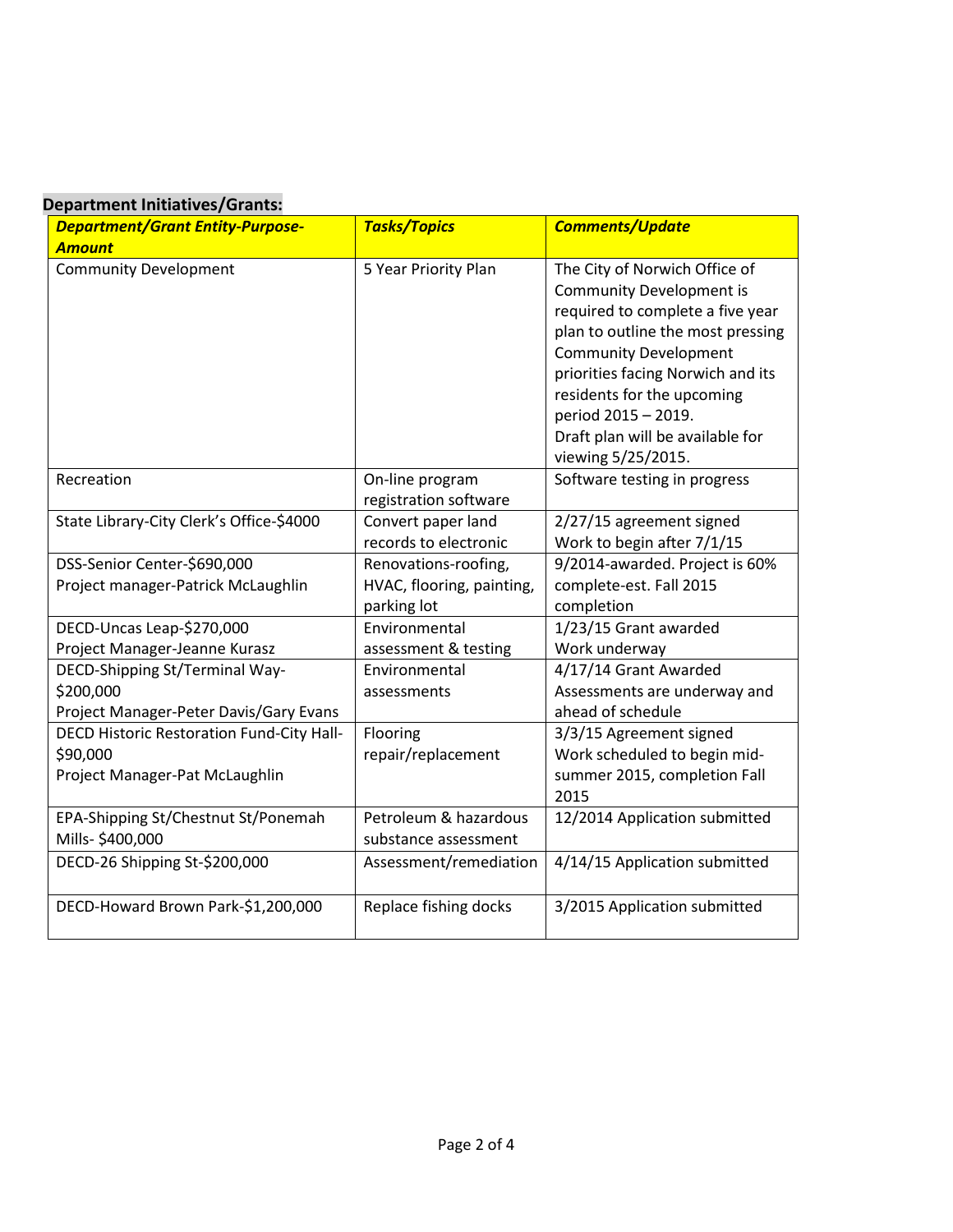## **Public Works Streets/Bridges Projects:**

| <b>Grant Entity-Purpose-Amount</b>        | <b>Tasks/Topics</b> | <b>Comments/Update</b>                 |
|-------------------------------------------|---------------------|----------------------------------------|
| DOT-Sherman St Bridge-\$5,400,000         | Replace both        | Awarded in 2012                        |
| Project manager-Ellison/McLaughlin        | bridges at          | In engineering phase with              |
|                                           | intersection of     | construction anticipated to begin      |
|                                           | Sherman &           | 2017-18                                |
|                                           | Asylum              |                                        |
|                                           | <b>Streets</b>      |                                        |
| DOT-Sunnyside Bridge                      | <b>Historic</b>     | Awarded in 2014                        |
| Project manager-Ellison/McLaughlin        | restoration of      | Construction anticipated to begin      |
|                                           | stone               | 2016-17                                |
|                                           | masonry             |                                        |
|                                           | bridge              |                                        |
| DOT - Pleasant Street Bridge -\$1,134,400 | Bridge deck         | Awarded in 2014                        |
| Project manager-Ellison/McLaughlin        | replacement         | Construction anticipated to begin      |
|                                           |                     | 2016-17                                |
| DOT - Connecticut Avenue-\$685,200        | Repave CT           | Awarded in 2014                        |
| Project manager-McLaughlin                | Ave from W.         | Construction anticipated to begin this |
|                                           | Town St. to         | summer                                 |
|                                           | Wisconsin           |                                        |
|                                           | Ave.                |                                        |

#### **Property by Resolution:**

| <b>Tasks/Topics</b>     | <b>Staff Responsible</b>   | <b>Comments/Update</b>                          |
|-------------------------|----------------------------|-------------------------------------------------|
| 5 Belval St, 20 Hunters | CM/Corp. Counsel           | Council res. 2015-05-04 List w/agent            |
| Rd Ext, 82 Old Division |                            |                                                 |
| St, 20R Julian St       |                            |                                                 |
| 130 Prospect Street     | CM/Bill H./Barry E./Jim T. | Council Res. 2015-02-02 Obtain demo estimates   |
|                         |                            | 2/5/15 Bill H. coordinating with Jim Troeger to |
|                         |                            | complete pre-demo survey to obtain estimate     |
|                         |                            | 3/16/15 Evaluating for possible use of CDBG     |
|                         |                            | funds for demo                                  |
|                         |                            | 4/9/15-CDBG funding requirements are in         |
|                         |                            | process                                         |
| 59 School Street        | CM/Bill H./Corp. Counsel   | Council Res. 2015-02-02 Issue developer         |
|                         |                            | RFP3/16/15 Kim McGee working on RFP's           |
|                         |                            | RFP Issued, response date 5/21/15               |
| 61 School Street        | CM/Bill H.                 | Council Res. 2015-02-02 Issue developer RFP.    |
|                         |                            | 3/16/15 Kim McGee working on RFP's              |
|                         |                            | RFP Issued, response date 5/21/15               |
| 13 Baltic Street        | CM/Corp. Counsel           | Council Res. 2015-02-02 Enter into listing      |
|                         |                            | agreement to sell                               |
|                         |                            | Bank foreclosing-not listing at this time       |